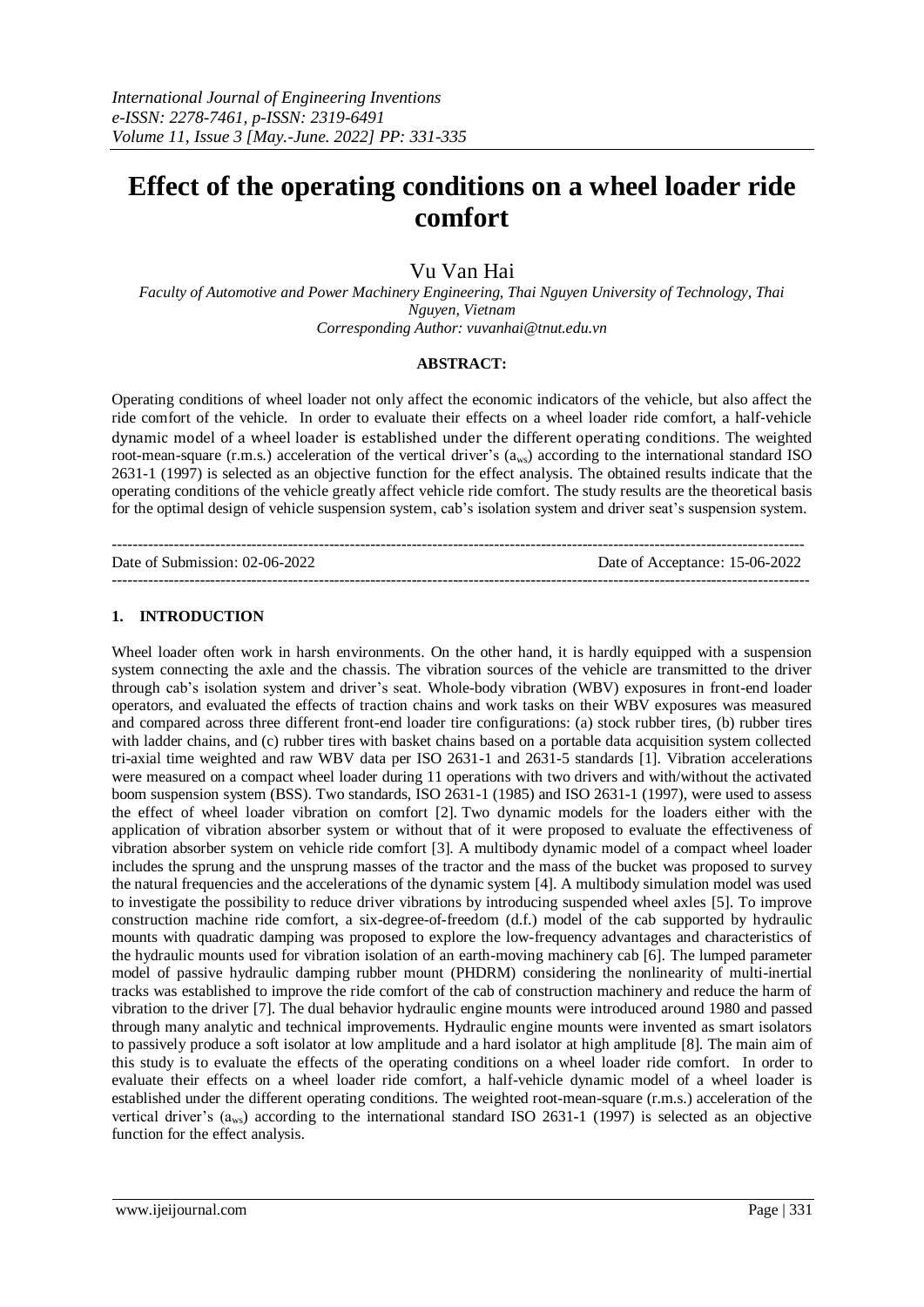# **2. HALF-VEHICLE DYNAMIC MODEL OF A WHEEL LOADER**

In order to analyze and evaluate the effect of the operating conditions on a wheel loader ride comfort, a halfvehicle dynamic model of a wheel loader established under the different operating conditions. In this model, m<sub>s</sub>,  $m_c$ ,  $m_b$  and  $m_f$  are driver's seat mass, cab mass, vehicle body mass; and  $I_c$  and  $I_b$  - the mass moment of inertia about the pitch axis of the vehicle body and cab respectively;  $k_s$  and  $c_s$  - the stiffness and damping coefficients of driver's seat suspension system respectively;  $k_{ti}$  and  $c_{ti}$  - thoses of tires respectively;  $z_s$ ,  $z_c$  and  $z_b$  - the vertical displacements of driver's seat mass, cab mass and vehicle body mass respectively;  $\varphi_c$  and  $\varphi_b$  - the pitch angle displacements of cab mass and vehicle body mass, and the mass of a front mounted lifting implement;  $q<sub>ti</sub>$  - road surface roughness excitations;  $F_{ci}$  - the vertical forces of cab's mount system;  $F_g$  - an equivalent alternative force of a front mounted lifting implement,  $l_k$  - the distances (i=1÷2, k=1÷8).



**Fig.1. Half-vehicle dynamic model of a wheel loader**

The equations of vehicle motion can be formulated in different ways such as Lagrange's equation, Newton-Euler equation, Jourdain's principle. In this study, Newton-Euler equation is chosen to describe the equations of vertical motion of electric vehicle. From quarter-vehicle dynamic model of in-wheel-motor electric vehicle as shown in Fig. 1, the dynamic equations of an electric vehicle are written as follows:

$$
\begin{cases}\n\int_{m} \dddot{x}_{s} = -F_{s} \\
\int_{m_{c} \ddot{x}_{c}} \dddot{x}_{s} = F_{s} - \sum_{i=1}^{i=2} F_{ci} \\
\int_{l} \dddot{\theta}_{c} \ddot{\theta}_{c} = \sum_{i=1}^{i=2} (-1)^{i+1} F_{ci} l_{i+5} - F_{i} l_{s} \\
\int_{l} \dddot{m}_{b} \ddot{\theta}_{b} = \sum_{i=1}^{i=2} F_{ci} - \sum_{i=1}^{i=2} F_{ii} + F_{g} \sin \alpha \\
\int_{l} \dddot{m}_{b} \ddot{\theta}_{b} = \sum_{i=1}^{i=2} (-1)^{i+1} F_{ii} l_{i} + \sum_{i=1}^{i=2} (-1)^{i} F_{ci} l_{i+2} - F_{g} \sin \alpha l_{s}\n\end{cases}
$$
\n(1)

where,  $F_{ti}$ ,  $F_{ci}$ ,  $F_s$  and  $F_g$  are the vertical forces of tires, cab's mount system and the equivalent alternative force of a front mounted lifting implement

Road surface excitation: It is described by various mathematical functions. In this study, the random road surface function is selected as the input function of the vehicle dynamic analysis problem. The random road surface roughness of random white noise is used as excitation source waveform for vehicle [1], the random road

profile is produced by filtering the white noise using the following mathematical model of the road roughness. 
$$
q(t) + 2\pi f_0 q(t) = 2\pi n_0 \sqrt{G_q(n_0)v(t)w(t)}
$$
 (2)

where,  $G<sub>o</sub>(n<sub>0</sub>)$  is the road roughness coefficient which is defined for typical road classes from A to H according to ISO 8068(1995) [10],  $n_0$  is a reference spatial frequency which is equal to 0.1 m, v(t) is the speed of vehicle;  $f_0$  is a minimal boundary frequency with a value of 0.0628 Hz,  $n_0$  is a reference spatial frequency which is equal to 0.1 m, w(t) is a white noise signal.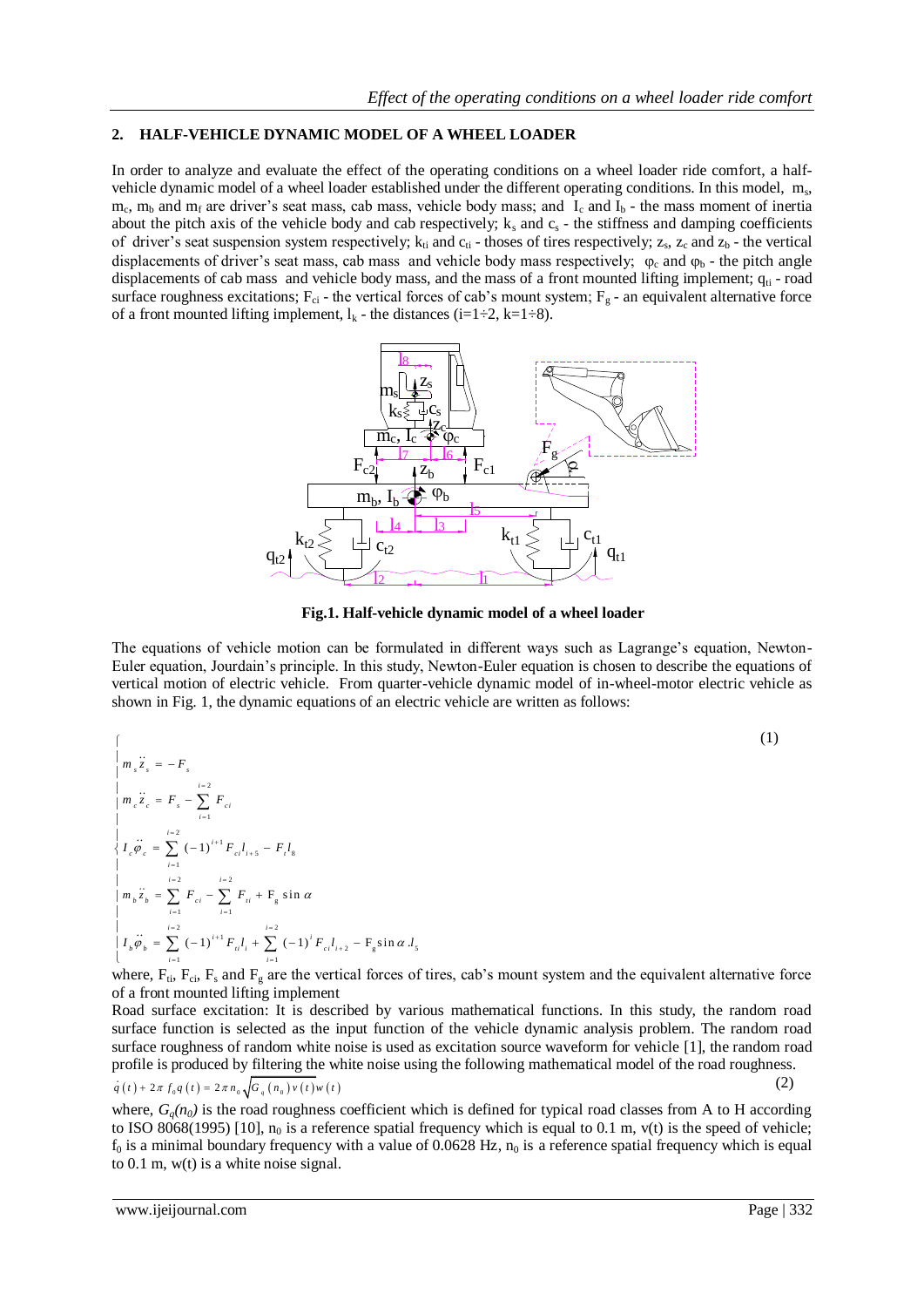# **3. VEHICLE RIDE COMFORT CRITERIA**

The time-domain method can be applied to evaluate the vehicle ride comfort according to ISO 2631-1 (1997) [11], in this study, the vibration evaluation based on the basic evaluation methods including measurements of the weighted root-mean-square (r.m.s.) acceleration defined as

$$
a_{wz} = \left[\frac{1}{T} \int_{0}^{T} a_z^{2}(t) dt\right]^{1/2}
$$

Where,  $a_2(t)$  is the weighted acceleration (translational and rotational) as a function of time, m/s<sup>2</sup>; *T* is the duration of the measurement, s.

For indications of the likely reactions to various magnitudes of overall vibration in the public transport and vehicle, a synthetic index-called the root-mean-square (RMS) acceleration,  $a_{wz}$  can be calculated from formula Eq. (3); besides, the RMS value of the acceleration in vehicle would be compared with the values in Tab.1.

| Tab.1: Comfort levels related to aw threshold values [11] |                         |
|-----------------------------------------------------------|-------------------------|
| $a_w/(m/s^2)$                                             | <b>Comfort level</b>    |
| < 0.315                                                   | Not uncomfortable       |
| $0.315 - 0.63$                                            | A little uncomfortable  |
| $0.5 \div 1.0$                                            | Fairly uncomfortable    |
| $0.8 \div 1.6$                                            | Uncomfortable           |
| $1.25 \div 2.5$                                           | Very uncomfortable      |
| > 2                                                       | Extremely uncomfortable |

**Tab.1: Comfort levels related to aw threshold values [11]**

### **4. RESULTS AND DISCUSSION**

*Effect of road surface conditions:* The vehicle moving on the different road surface conditions, five road surface conditions from ISO class A road surface to ISO class E road surface according to ISO 8068(1995) are selected for evaluation when vehicle moves at speed of 15 km/h and full load with the design parameters in the reference [12]. The time domain acceleration responses of the vertical driver's seat with variable road surface conditions are shown in Fig. 2. From Fig. 2 we see that the peak amplitude values of  $a_s$  increase rapidly when vehicle moves on bad road surface. That means that the ride comfort of the wheel load is reduced.



(3)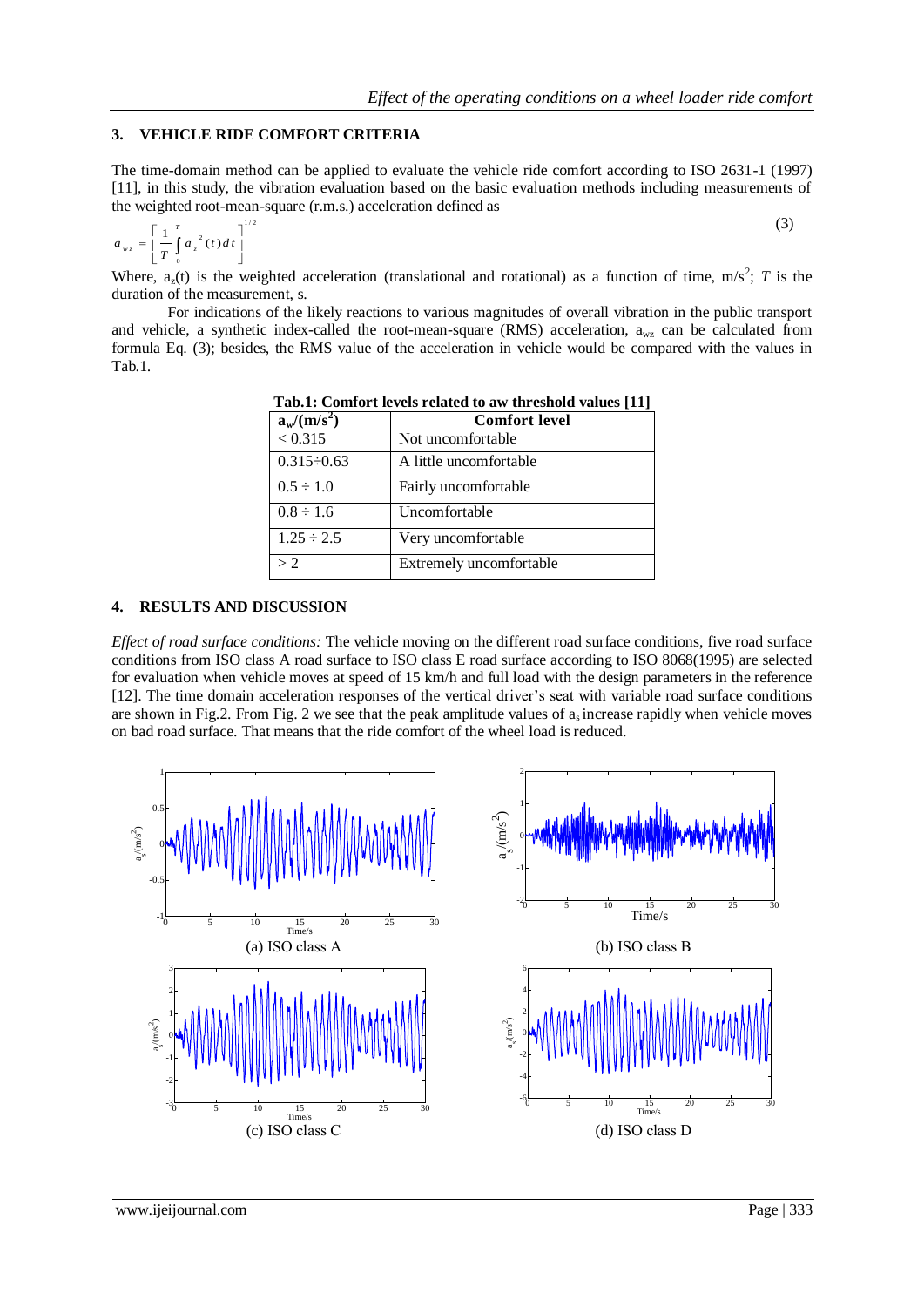

**Fig.2. The time domain acceleration responses of the vertical driver's seat with variable road surface conditions**

From the results of Fig. 2, we could be determined the values of the root mean square (r.m.s) acceleration responses the vertical driver's seat (aws) with variable road surface conditions based on the International Standard ISO 2631-1: 1997 which are determined through Eq. (3), as shown in Fig 2. From the results of Fig 3, it shows that the a<sub>ws</sub> values increase height fast when electric vehicle moves on poor and very poor road surface conditions, especially ISO class D road surface and ISO class E road surface. The  $a_{ws}$  values respectively increase 19.97%, 66.64%, 41.00% and 43.00 % when vehicle moves on from ISO class A road surface to ISO class E road surface which make the vehicle comfort worse with bad road surface conditions.



*Effect of vehicle conditions:* The different vehicle speed conditions from 10 km/h to 20 km/h are selected to evaluate the influence of the operating conditions on wheel loader ride comfort when vehicle moves on ISO class D road surface and full load. The aws values with variable vehicle velocity conditions are shown in Fig.4. From the results Fig 4, we show that the a<sub>ws</sub> values respectively increase when the value of the electric vehicle speed increases. The a<sub>ws</sub> values respectively increase 6.96% and 8.09 % when the velocity increases which make the electric vehicle comfort become worse, when the velocity increases.